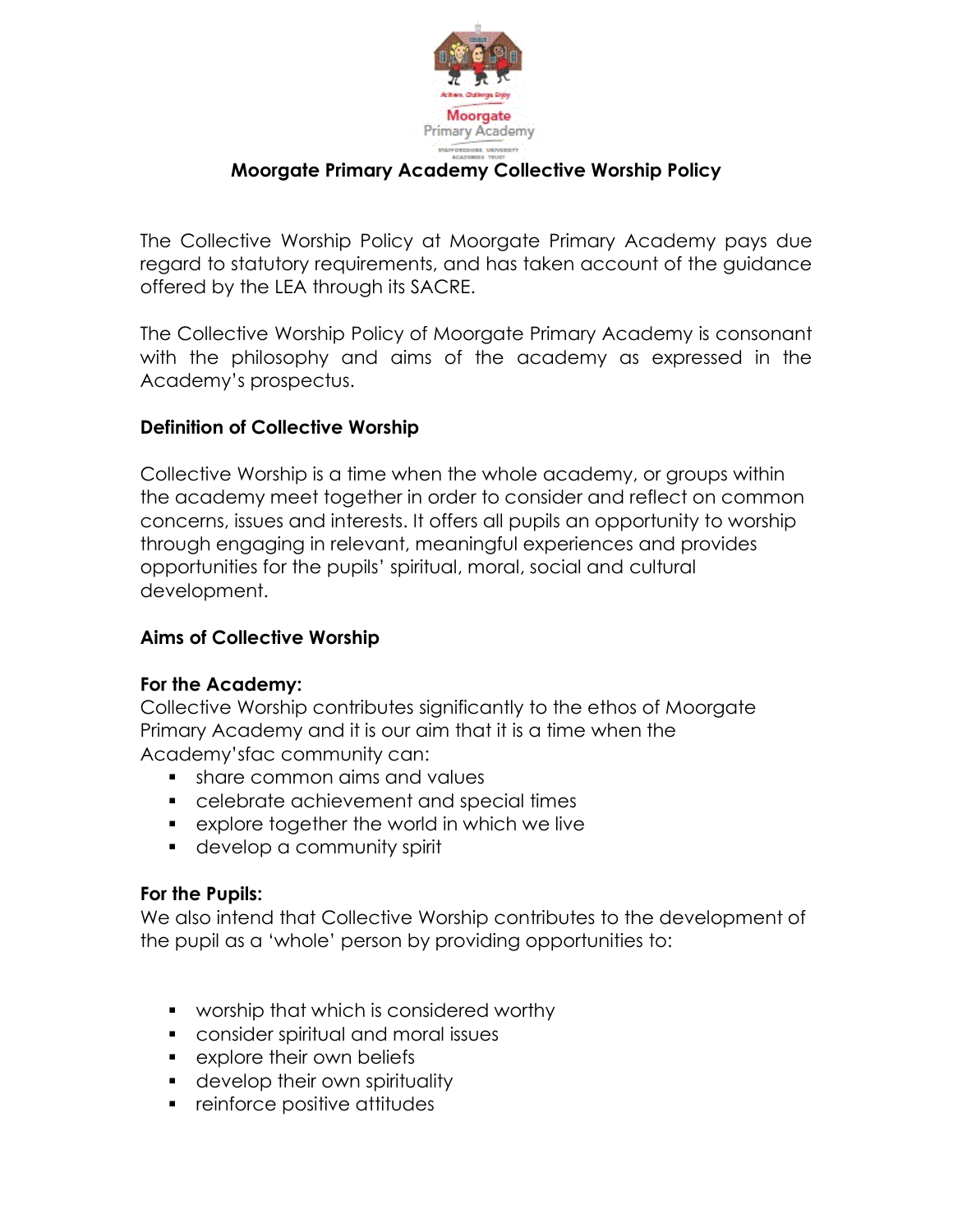

- **Participate and respond Primary Academy**
- **F** reflect on what it means to be human

## **The Contribution of Collective Worship to aspects of the Curriculum**

Collective Worship time is distinct from curriculum time. However, Collective Worship will at times feature aspects of the curriculum, which will enhance the experiences of pupils by reflecting on the work done in classes. At times, Collective Worship will enrich classwork through its consideration of subject matter from different perspectives.

The provision of opportunities for pupils' spiritual, moral, social and cultural development is in line with the Academy's policy which informs our practice. To ensure Collective Worship provides opportunities for spiritual, moral, social and cultural development it should address a wide variety of themes and topics, use diverse stimuli and resources and provide pupils with the opportunity to 'respond' on their own level.

### **The Management of Collective Worship**

The Worship Co-ordinator (headteacher), Assistant heads and representatives of each year group form the Worship Team. The role of the team will be to plan, monitor and evaluate acts of Collective Worship.

### **The Organisation of Collective Worship**

Collective Worship is organised to provide a variety of groupings and will take place in the main hall, or one of the designated classrooms.

Acts of worship will usually last for approximately 15 minutes, although it is recognized that this time will be shortened or lengthened when it is appropriate.

### **Leadership**

Every member of the Academy's staff and occasional visitors will be involved in leading acts of worship at some point in the school year.

### **Planning Acts of Collective Worship**

The content of all acts of Collective Worship will be considered carefully, to ensure relevance and suitability for the ages, aptitudes and backgrounds of all pupils.

Termly planning sheets, list themes, special occasions and events, but will be flexible to allow the inclusion of current and topical issues. Together with weekly planning and recording sheets, these will ensure that there is continuity and progression, and enable the monitoring and evaluation of acts of worship to take place.